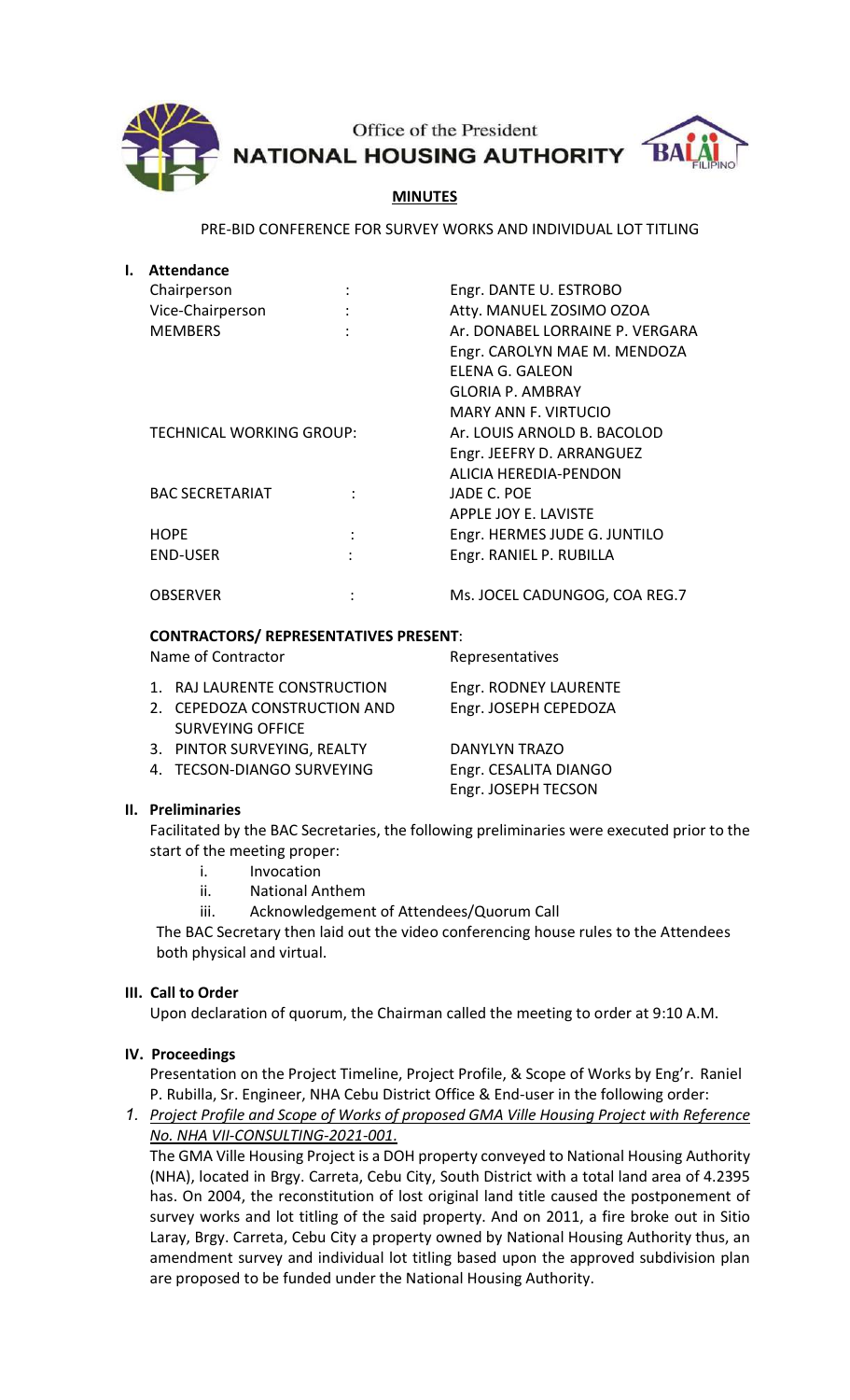2. Project Profile and Scope of Works of proposed Sacred Heart Ville – Phase 1 with Reference No. NHA VII-CONSULTING-2021-002.

The Sacred Heart Ville Housing Project (PP1772), located in Brgy. Jagobiao, Mandaue City, is a Slum Upgrading Project of National Housing Authority (NHA). Upon grant of seventeen (17) special patent, a total land area of 5,487 sq. m with a total no. of 451 beneficiaries based on the qualified censused actual occupants will be engaged in the proposed funding for survey works and individual lot titling.

3. Project Profile and Scope of Works of proposed TISA-PUNTA Housing Project with Reference No. NHA VII-CONSULTING-2021-003.

The Tisa-Punta (TIPUN) Housing Project is a Slum Upgrading Project located in Brgy. Tisa and Punta Princesa, Cebu City. The Project, first sponsored under then Congressman Thomas Osmeña with a total land area of 1.9827 has. and a total no. of 194 lot awardees in which 157 beneficiaries are already fully paid, but no certificate of land title has been granted yet. And due to insufficient funds to support the cost of survey and lot titling, the Homeowners' Association (HOA) of TIPUN Housing Project seek financial assistance to the National Housing Authority to cover the cost of survey works and individual lot titling.

### V. OPEN FORUM

- Mr. Joseph Tecson of TECSON-DIANGO SURVEYING asked for clarifications if there is no consolidation or amendment of the approved subdivision plan, in which Engr. Rubilla explained that upon titling the approved subdivision plan the portion of the lot that were affected from the fire will be consolidate and subdivide due to the implementation of the reblocking plan.
- Mr. Tecson ask for consideration of the project timeline, he then pointed out if the approval process from DENR has been negotiated due to their FIFO system, Engr. Rubilla promised that the agency will provide assistance or in the event of force majeure or anything that cause the delay of approval from the DENR, the agency (National Housing Authority) will then issue for suspension or time extension of the project.
- Ms. Cesarita Diango of TECSON-DIANGO asked if there is a need of approval of the subdivision plan from the LGU, Engr.Rubilla answered that there is an exemption of the said matter based upon the board resolution from the HLURB, thus deemed unnecessary.
- Engr.Tecson mentioned that what will happen if the existing structure is bigger than the supposed lot area, Engr. Rubilla responded that the NHA has been implementing maximum retention in case such situation occurs. Engr. Juntilo also replied that the winning bidder will be guided by the agency throughout the entire surveying works and lot titling processes.
- Vice-Chairperson, Atty. Ozoa asked the bidder if in the event a border dispute occurs between the property owners for the unsatisfactory survey findings, are they willing to testify in court to any disputes, Ms.Diango expressed the idea that as a Geodetic Engineer they are liable to any responsibilities upon approval of subdivision plan of the project, as long as they follow the approved subdivision plan and the technical procedures of the project, therefore part of their scope of work. Engr.Juntilo added that the subdivision plan was in accordance of the agreement of the HOA before, thus the implementation of the project is the limit of contractor's responsibilities, the perimeters, boundaries and corresponding responsibilities as professionals will follow.
- Ar.Arnold Bacolod enumerated and reminded the bidders of the pre-bidding requirements.
- The next activity which is the opening of eligibility and financial documents was scheduled on July 26, 2022 at 1:00 P.M.

### V. Adjournment

There having no other matters up for discussion, the meeting adjourned at 10:21 A.M.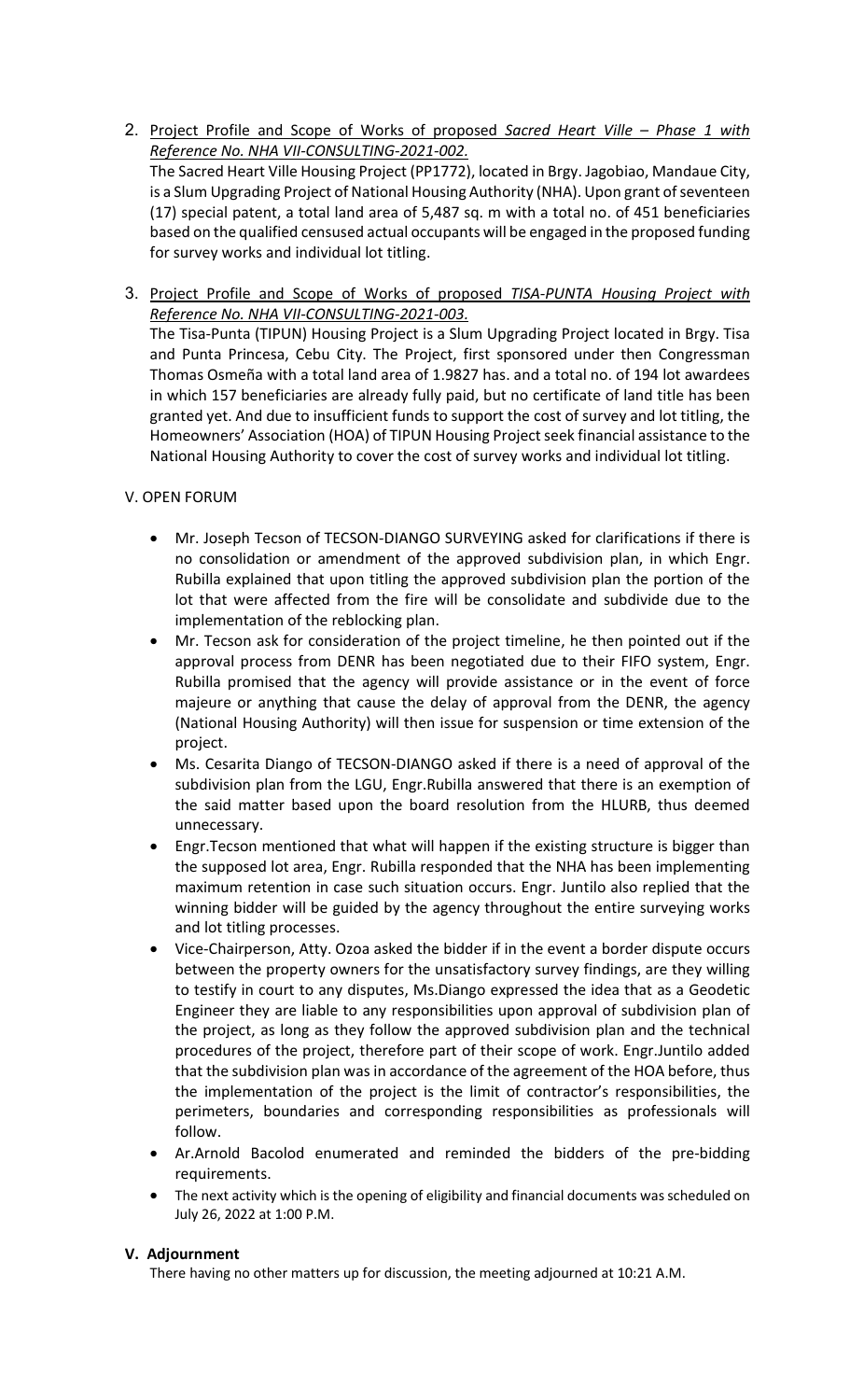Prepared by: The parent of the Reviewed by:

APPLE JOY E. LAVISTE JAPE S. CORBO

ROBAC Secretariat **ROBAC** Secretariat Sr. Financial Planning Analyst Chief Corporate Accountant NHA Region VII **NHA Cebu District Office** 

Approved:

DANTE U. ESTROBO Chairperson, ROBAC Officer-in-Charge NHA Cebu District Office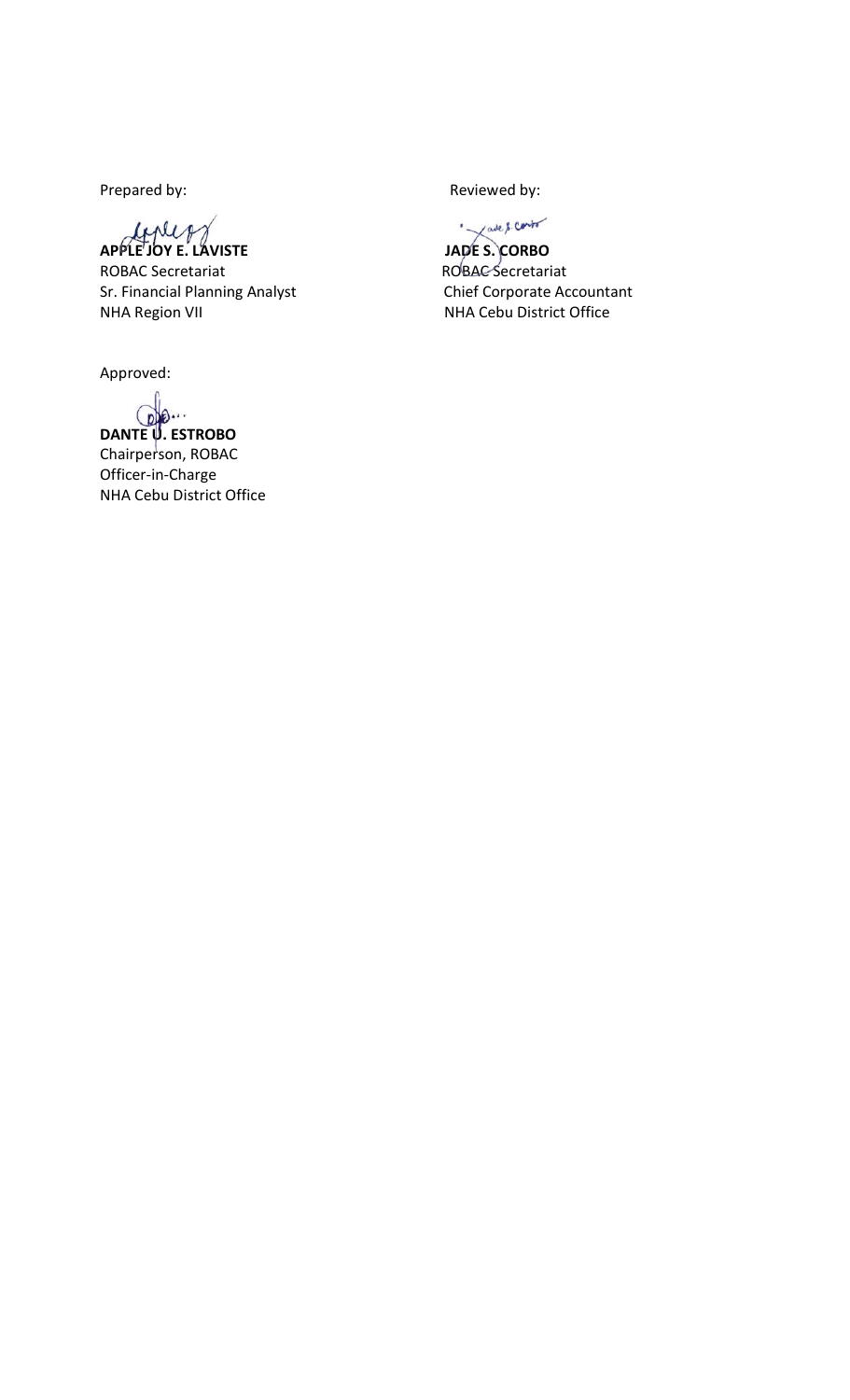

Office of the President NATIONAL HOUSING AUTHORITY BA

# **MINUTES**

SHORTLISTING OF CONSULTANT FOR VARIOUS CONSULTING SERVICES FOR THE PROCUREMENT OF SURVEY WORKS AND INDIVIDUAL LOT TITLING FOR BRGYS. CARRETA, JAGOBIAO AND TISA-PUNTA.

| <b>Attendance</b>        |   |                                 |
|--------------------------|---|---------------------------------|
| Chairperson              |   | Engr. DANTE U. ESTROBO          |
| Vice-Chairperson         | ÷ | Atty. MANUEL ZOSIMO OZOA        |
| <b>MEMBERS</b>           |   | Ar. DONABEL LORRAINE P. VERGARA |
|                          |   | Engr. CAROLYN MAE M. MENDOZA    |
|                          |   | ELENA G. GALEON                 |
|                          |   | GLORIA P. AMBRAY                |
|                          |   | MARY ANN F. VIRTUCIO            |
| TECHNICAL WORKING GROUP: |   | Ar. LOUIS ARNOLD B. BACOLOD     |
|                          |   | Engr. JEEFRY D. ARRANGUEZ       |
|                          |   | ALICIA HEREDIA-PENDON           |
| <b>BAC SECRETARIAT</b>   |   | JADE C. POE                     |
|                          |   | Ar. ERIC Q. KISKISAN            |
|                          |   | APPLE JOY E. LAVISTE            |
| END-USER                 |   | Engr. RANIEL P. RUBILLA         |
|                          |   |                                 |

### CONTRACTORS/ REPRESENTATIVES PRESENT:

Name of Contractor **Representatives** 

| 1. RAJ LAURENTE CONSTRUCTION Engr. RODNEY LAURENTE |                       |
|----------------------------------------------------|-----------------------|
| 2. CEPEDOZA CONSTRUCTION AND Engr. JOSEPH CEPEDOZA |                       |
| <b>SURVEYING OFFICE</b>                            |                       |
| 3. PINTOR SURVEYING, REALTY                        | <b>DANYLYN TRAZO</b>  |
| 4. TECSON-DIANGO SURVEYING                         | Engr. CESALITA DIANGO |
|                                                    | Engr. JOSEPH TECSON   |

### II. Preliminaries

 Facilitated by the BAC Secretaries, the following preliminaries were executed prior to the start of the meeting proper:

- i. Invocation
- ii. National Anthem
- iii. Acknowledgement of Attendees/Quorum Call

The BAC Secretary then laid out the video conferencing house rules to the Attendees.

### III. Call to Order

Upon declaration of quorum, the Chairman called the meeting to order at 1:15 P.M.

### IV. Highlights of the Meeting

Brief introduction of the Project Profile and Scope of work of the following Projects by the BAC Chairperson Engr.Dante U. Estrobo.

| Reference No.                 | Project                       | <b>Project Name</b>  | Project               |
|-------------------------------|-------------------------------|----------------------|-----------------------|
|                               |                               |                      | <b>Classification</b> |
| NHA VII-CONSULTING-           | Individal Lot Titling         | Ville<br><b>GMA</b>  | Slum<br>Upgrading-    |
| 2021-001                      | Consolidation-<br>and         | Housing              | Amendment Survey      |
|                               | <b>Subdivision Survey</b>     | Project              | and Titling           |
| NHA VII-CONSULTING-           | Individal Lot Titling         | Sacred<br>Heart      | Slum<br>Upgrading     |
| 2021-002                      | Consolidation-<br>and         | Ville - Phase 1      | Project               |
|                               | <b>Subdivision Survey</b>     |                      |                       |
| VII-CONSULTING-<br><b>NHA</b> | and<br>works<br>Survey        | <b>TIPUN Housing</b> | Slum<br>Upgrading     |
| 2021-003                      | <b>Individual Lot Titling</b> | Project              | Project               |